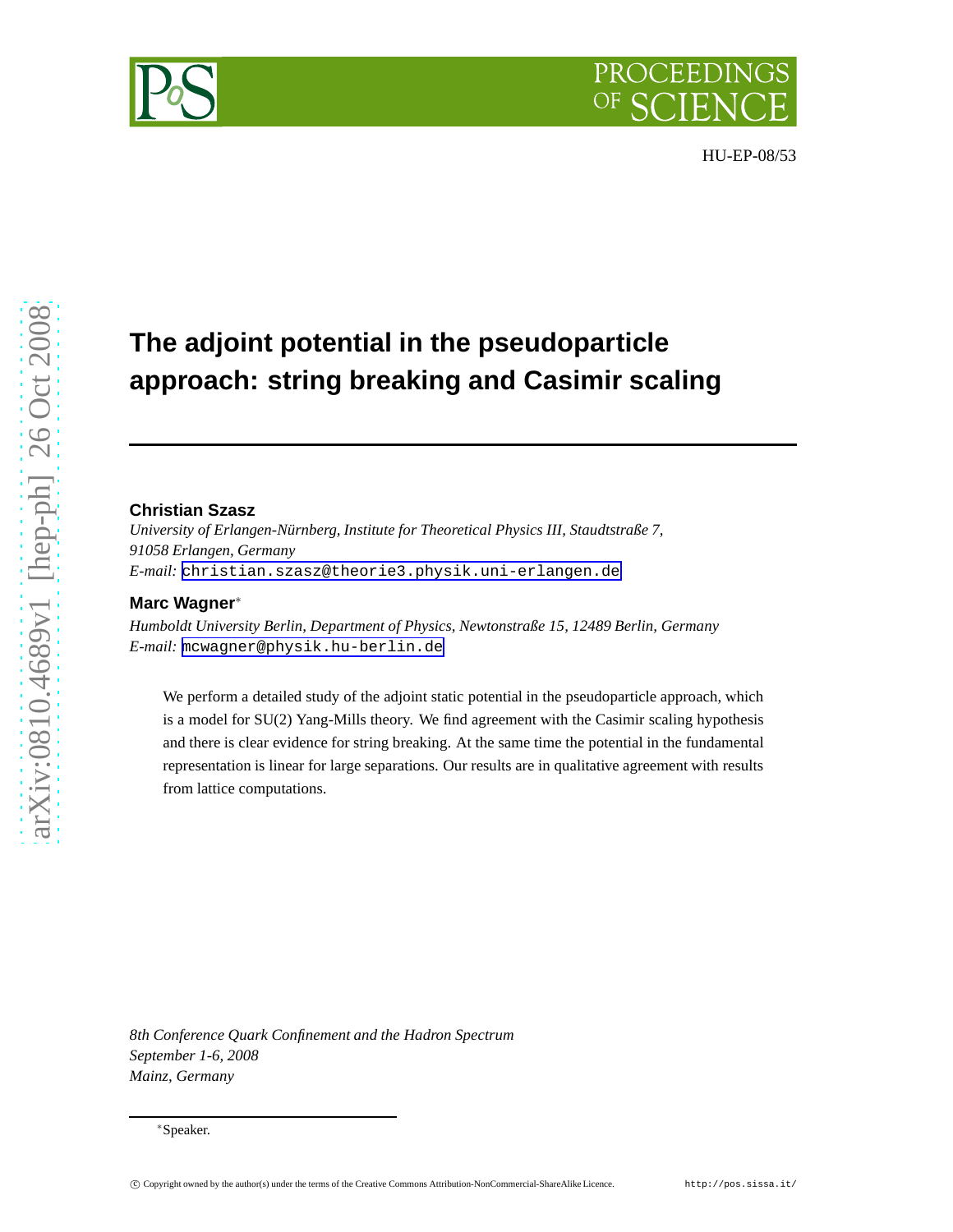## **1. Introduction**

A common approach to gain a better understanding of Yang-Mills theory, in particular the mechanism of confinement, is to restrict the full path integral to a small subset of gauge field configurations, which are supposed to be of physical importance. Examples are instanton gas and liquid models (cf. [[1](#page-4-0)] and references therein), ensembles of regular gauge instantons and merons [[2](#page-4-0), [3, 4\]](#page-4-0), the pseudoparticle approach [[5](#page-4-0), [6, 7, 8](#page-4-0)], calorons with non-trivial holonomy [[9](#page-4-0), [10\]](#page-4-0), and models based on center vortices (cf. e.g. [[11, 12](#page-4-0), [13](#page-4-0), [14, 15](#page-4-0)]).

In this paper we apply the pseudoparticle approach to SU(2) Yang-Mills theory and perform a detailed study of the static potential for various representations.

#### **2. The pseudoparticle approach in SU(2) Yang-Mills theory**

The basic idea of the pseudoparticle approach is to approximate the Yang-Mills path integral

$$
\left\langle \mathcal{O} \right\rangle = \frac{1}{Z} \int DA \, \mathcal{O}[A] e^{-S[A]} \quad , \quad S[A] = \frac{1}{4g^2} \int d^4x F^a_{\mu\nu} F^a_{\mu\nu}, \tag{2.1}
$$

where  $F_{\mu\nu}^a = \partial_\mu A_\nu^a - \partial_\nu A_\mu^a + \varepsilon^{abc} A_\mu^b A_\nu^c$ , with a small number of physically relevant degrees of freedom. To this end, the integration over all gauge field configurations in (2.1) is restricted to a small subset, which can be written as a linear superposition of a fixed number of pseudoparticles<sup>1</sup>:

$$
A^a_\mu(x) = \sum_j \mathscr{A}(j) \mathscr{C}^{ab}(j) a^b_\mu(x - z(j)), \qquad (2.2)
$$

where *j* is the pseudoparticle index and  $\mathscr{A}(j) \in \mathbb{R}$ ,  $\mathscr{C}^{ab}(j) \in SO(3)$  and  $z(j) \in \mathbb{R}^4$  are the amplitude, the color orientation and the position of the *j*-th pseudoparticle respectively. The functional integration over all gauge field configurations is defined as the integration over pseudoparticle amplitudes and color orientations:

$$
\int DA \dots = \int \left( \prod_j d\mathscr{A}(j) d\mathscr{C}(j) \right) \dots \tag{2.3}
$$

For the results presented in this work we have used 625 "long range pseudoparticles", which fall off as 1/distance, inside a hypercubic spacetime region (for details regarding this setup cf. [\[8\]](#page-4-0)):

$$
a_{\mu,\text{inst.}}^a(x) = \frac{\eta_{\mu\nu}^a x_\nu}{x^2 + \lambda^2} , \quad a_{\mu,\text{antiinst.}}^a(x) = \frac{\bar{\eta}_{\mu\nu}^a x_\nu}{x^2 + \lambda^2} , \quad a_{\mu,\text{akyron}}^a(x) = \frac{\delta^{a1} x_\mu}{x^2 + \lambda^2} . \tag{2.4}
$$

The first two types generate transverse gauge field components and are similar to regular gauge instantons and antiinstantons, while the third type, the so-called akyron [\[6](#page-4-0)], is responsible for longitudinal gauge field components. We would like to stress that gauge field configurations (2.2) are in general not even close to solutions of the classical Yang-Mills equations of motion, i.e. the pseudoparticle approach is not a semiclassical model. The idea is rather to approximate physically relevant gauge field configurations by a small number of degrees of freedom.

<sup>&</sup>lt;sup>1</sup>In this paper the term pseudoparticle refers to any gauge field configuration  $a_\mu^a$ , which is localized in space and in time, not only to solutions of the classical Yang-Mills equations of motion.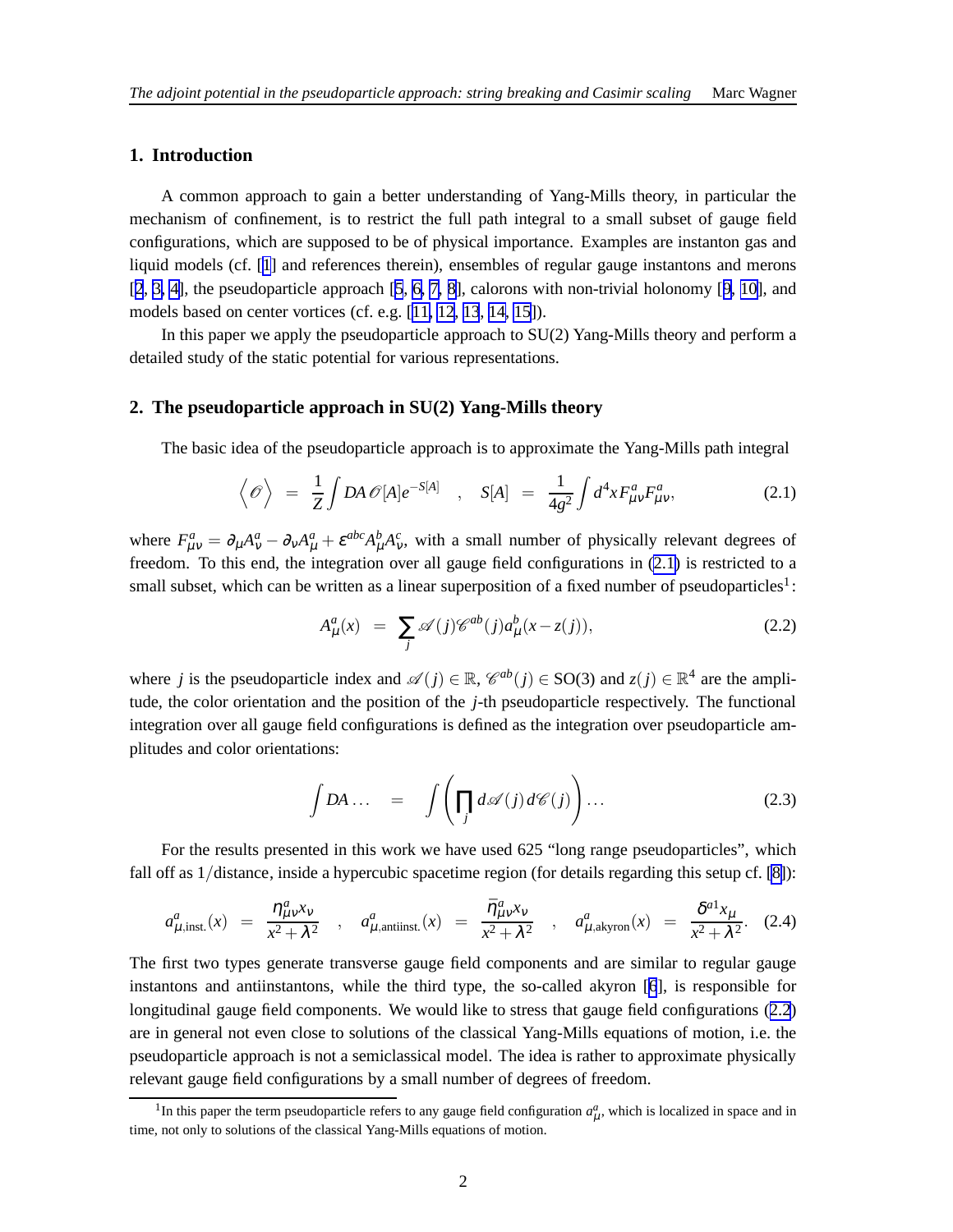# <span id="page-2-0"></span>**3. Casimir scaling and adjoint string breaking**

In the following the potential associated with a pair of static color charges  $\phi^{(J)}$  and  $(\phi^{(J)})^{\dagger}$  in spin-*J*-representation at separation *R* is denoted by  $V^{(J)}(R)$ . In pure Yang-Mills theory there is no string breaking, when the charges are in the fundamental representation  $(J = 1/2)$ . For charges in the adjoint representation  $(J = 1)$  the situation is different: gluons are able to screen such charges and the connecting gauge string is expected to break, when the charges are separated adiabatically beyond a certain distance; a pair of essentially non-interacting gluelumps is formed.

The starting point to extract the static potential in spin-*J*-representation are "string trial states"

$$
S^{(J)}(\mathbf{x}, \mathbf{y})|\Omega\rangle = (\phi^{(J)}(\mathbf{x}))^{\dagger} U^{(J)}(\mathbf{x}; \mathbf{y}) \phi^{(J)}(\mathbf{y})|\Omega\rangle , \quad |\mathbf{x} - \mathbf{y}| = R, \quad (3.1)
$$

where  $U^{(J)}$  denotes a spatial parallel transporter. We compute temporal correlation functions

$$
\mathscr{C}_{\text{string}}^{(J)}(T) = \langle \Omega | \left( S^{(J)}(\mathbf{x}, \mathbf{y}, T) \right)^{\dagger} S^{(J)}(\mathbf{x}, \mathbf{y}, 0) | \Omega \rangle \sim \langle W_{(R,T)}^{(J)} \rangle \tag{3.2}
$$

and determine the corresponding potential values from their exponential fall-off (for details cf. [\[8\]](#page-4-0)).

The numerical result for the fundamental potential is shown in Figure 1a (here and in the following we have used the value  $g = 12.5$  for the coupling constant). It is linear for large separations, i.e. there is confinement. We set the physical scale by fitting  $V^{(1/2)}(R) = V_0 + \sigma R$  and by identifying the string tension  $\sigma$  with  $\sigma_{\text{physical}} = 4.2/\text{fm}^2$ . This amounts to a spacetime region of extension  $L^4 = (1.85 \,\text{fm})^4$ .

Numerical results for higher representation potentials  $(J = 1, \ldots, 5/2)$  are shown in Figure 1b. According to the Casimir scaling hypothesis these potentials are supposed to fulfill

$$
V^{(1/2)}(R) \approx \frac{V^{(1)}(R)}{8/3} \approx \frac{V^{(3/2)}(R)}{5} \approx \frac{V^{(2)}(R)}{8} \approx \frac{V^{(5/2)}(R)}{35/3}
$$
(3.3)

for intermediate separations. Figure 1c shows that this is the case for the adjoint potential, while there are slight deviations for  $J > 3/2$ . This is in agreement with what has been observed in 4d SU(2) lattice gauge theory [\[16](#page-4-0)].



**Figure 1:** a) The fundamental static potential  $V^{(1/2)}$  as a function of the separation R. b) "Pure Wilson loop static potentials"  $V^{(J)}$  for different representations as functions of the separation *R*. **c**) Ratios  $V^{(J)}/V^{(1/2)}$  as functions of the separation *R* compared to the Casimir scaling expectation.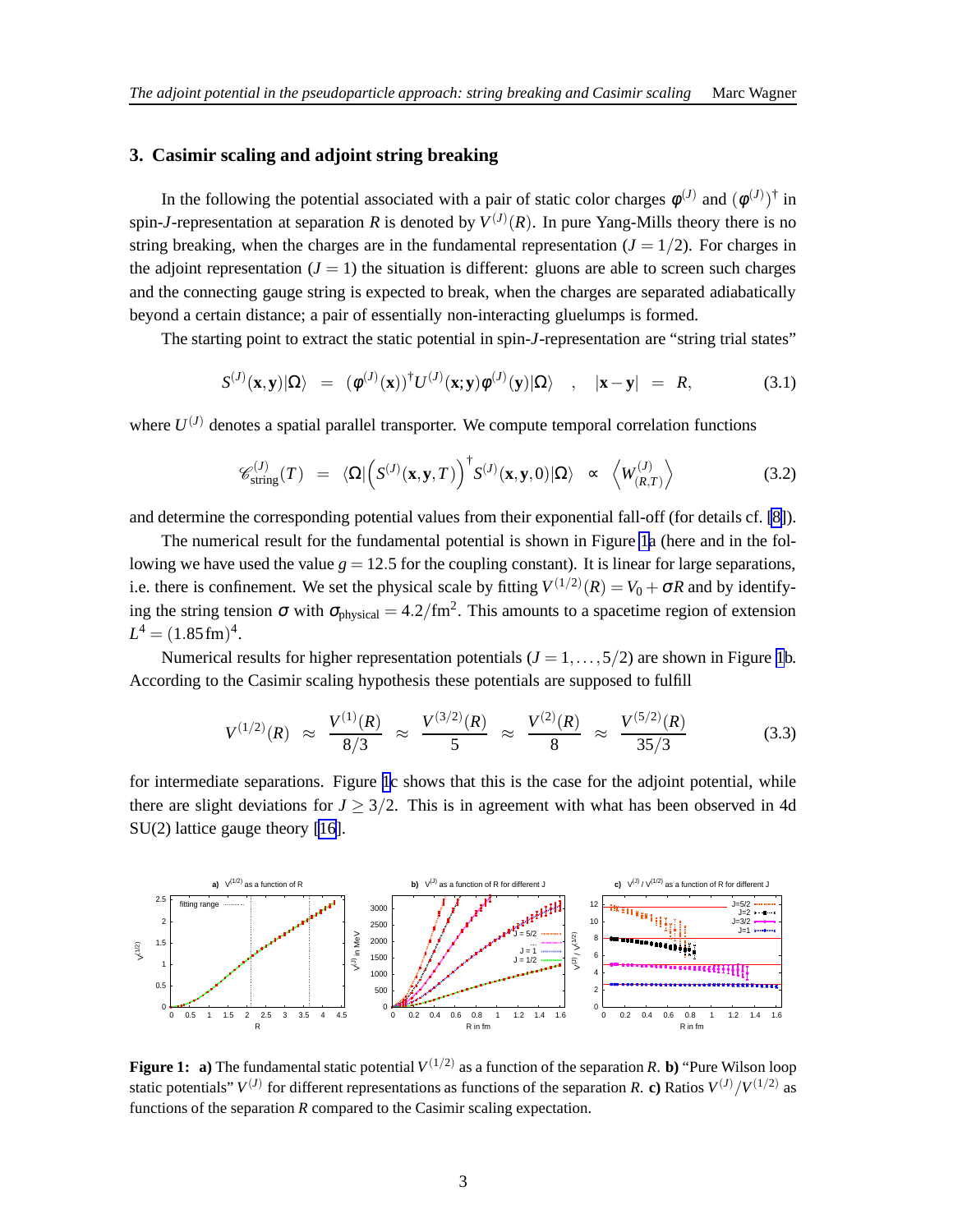Note that there is no sign of string breaking for the adjoint potential even for separations *R* ≥ 1.6fm. This is, because string trial states have poor overlap to the ground state, which is expected to resemble a two gluelump state. The solution to overcome this problem is to use a whole set of trial states containing not only string trial states [\(3.1\)](#page-2-0), but also "two-gluelump trial states"

$$
\sum_{j=x,y,z} G_j(\mathbf{x}) G_j(\mathbf{y}) |\Omega\rangle \quad , \quad G_j(\mathbf{x}) = \operatorname{Tr}\left(\phi^{(1)}(\mathbf{x}) B_j(\mathbf{x})\right) \quad , \quad |\mathbf{x}-\mathbf{y}| = R. \tag{3.4}
$$

We extract the adjoint potential from the corresponding correlation matrices by solving a generalized eigenvalue problem and by computing effective masses (for details cf. [\[8\]](#page-4-0)). Results are shown in Figure 2a. The potential saturates at around two times the magnetic gluelump mass (which is  $\approx 1000$  MeV at  $g = 12.5$  in this regularization [[8](#page-4-0)]) at separation  $R_{sb} \approx 1.0$  fm. This string breaking distance as well as the observed level ordering (the first excited state is an excited string state for small separations, then becomes a two gluelump state and finally a string state again, etc.) is in agreement with results from lattice computations [\[17](#page-4-0), [18](#page-4-0)].

To investigate, whether the gluonic string really breaks, when two static charges are separated adiabatically, we perform a mixing analysis. During the computation of effective masses we obtain approximations of the ground state and the first excited state,

$$
|0\rangle \approx a_{\text{string}}^0 |\text{string}\rangle + a_{2g\text{-lump}}^0 |2g\text{-lump}\rangle \quad , \quad |1\rangle \approx a_{\text{string}}^1 |\text{string}\rangle + a_{2g\text{-lump}}^1 |2g\text{-lump}\rangle, (3.5)
$$

where  $|\text{string}\rangle$  and  $|2g$ -lump $\rangle$  are normalized trial states. The overlaps  $|a^j_{\dots}|^2$  are shown as functions of the separation in Figure 2b and 2c. The transition between string and two-gluelump states is rapid but smooth indicating that string breaking is present in the pseudoparticle approach.

#### **4. Conclusions and outlook**

We have computed static potentials for various representations within the pseudoparticle approach. While the fundamental static potential is linear for large separations, we clearly observe string breaking for the adjoint representation. Both the string breaking distance  $R_{sb} \approx 1.0$  fm and the level ordering are in agreement with lattice results, and a mixing analysis indicates a rapid, but smooth transition between a string and a two gluelump state, when two static charges are separated



**Figure 2:** a) The adjoint static potential  $V^{(1)}$  and its first two excitations as functions of the separation *R*. **b)** Overlaps of the ground state approximation to the trial states as functions of the separation *R*. **c)** Overlaps of the first excited state approximation to the trial states as functions of the separation *R*.